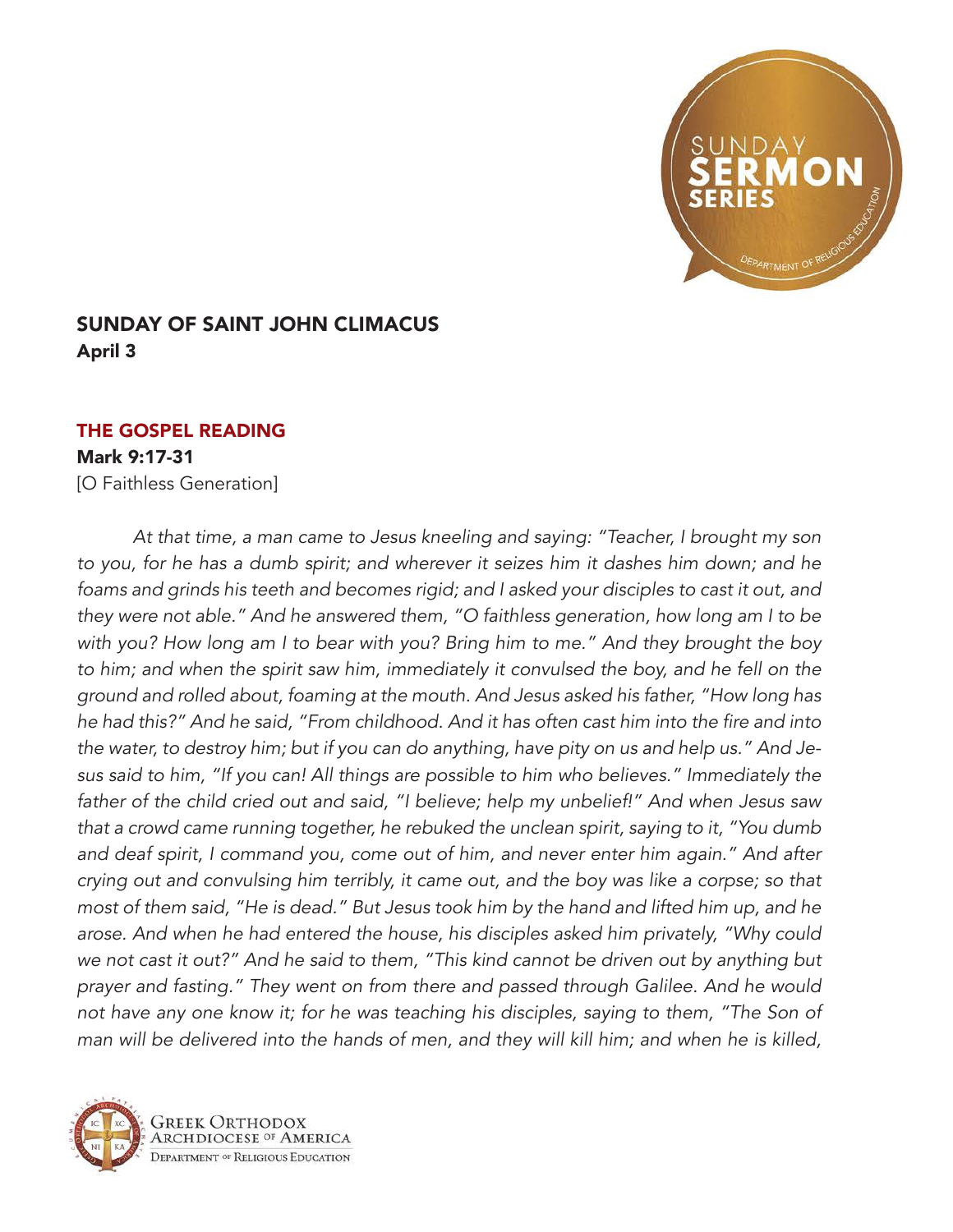*after three days he will rise."*

## THE SERMON

After revealing His divinity to His disciples on Mount Tabor, Jesus Christ prophesizes His impending suffering, death, and resurrection. In this way, He not only prepares His disciples for the most significant trial to come, but He also teaches them about faith and hope. After the Transfiguration, as they come down from the mountain and continue their travels around the region of Galilee, a desperate father seeks out the Lord in order to help his son. The boy had been possessed by an evil spirit which caused seizures and prevented him from speaking. Besides the tremendous suffering the boy and his family endured, his life is also in danger.

 At the time of his greatest need, the father has some measure of hope, and that is why he brings his son to Christ's disciples. The father is desperate for help because he loves his son, and he had heard that Jesus was known for healing those who came to Him. Therefore he brings the boy to the disciples when the Lord is away.

However, the disciples were not able to help, and when Jesus returns, He rebukes them. "O faithless generation," the Lord says, "how long am I to be with you? How long am I to bear with you? Bring him to me." They bring the boy to Him, and when the evil spirit comes face to face with the Lord, it immediately enrages and agitates the boy. The father tells the Lord that this had been happening since the boy's childhood, pleading that "if you can do anything, have pity on us and help us."

 The Lord teaches us that all things are possible for those who have faith in Him. Faith is the key to our spiritual life. Faith needs to be nurtured, so that it develops and grows. On the other hand, the absence of faith can be a stumbling block in our lives. Faith connects us to the Lord, and it becomes the channel through which our lives can be transformed. It is by faith that we draw near to the Lord and open up ourselves to His will. By faith, we "entrust ourselves and one another, and our whole lives to Christ our God," as we petition in the Divine Liturgy.

It is by faith that the Grace of God enters our lives and permeates our whole being, enabling us to turn away from sin and towards God, even when we face challenging trials and powerful temptations. As Saint Paul writes, "let us run with endurance the race that is set before us, looking unto Jesus, the author and finisher of our faith, who for the joy that was set before Him endured the cross" (Hebrews 12:1-2).

 The disciples could not help the boy because they still lacked sufficient faith. Also, when the father brought his son to the Lord, his own faith falters, and he is unsure that Jesus could help. The Lord answers him, "If you can! All things are possible to him who believes." Immediately the father of the child cries out, "I believe; help my unbelief!" The